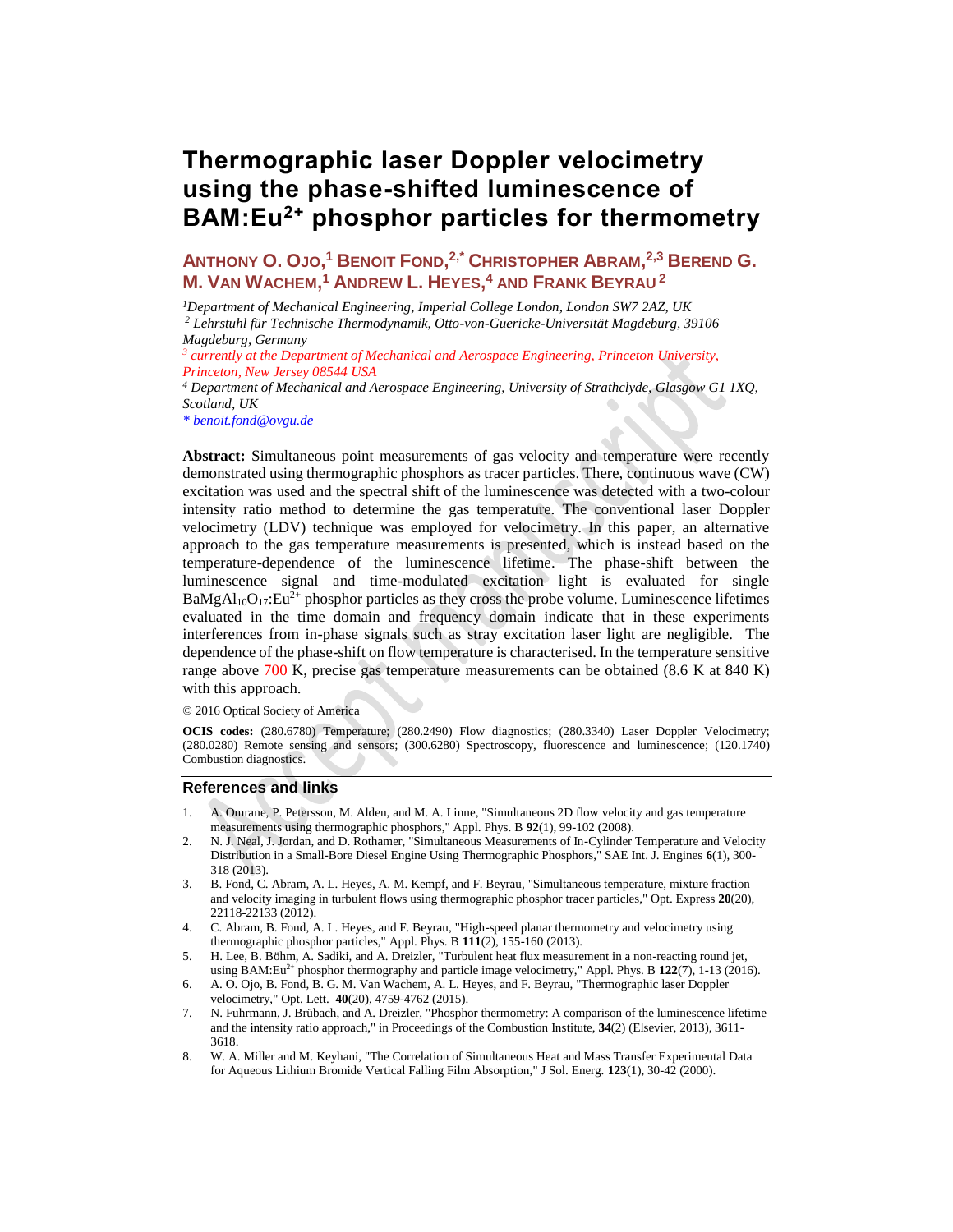- 9. A. Omrane, G. Juhlin, F. Ossler, and M. Alden, "Temperature measurements of single droplets by use of laserinduced phosphorescence," Appl. Opt. **43**(17), 3523-3529 (2004).
- 10. A. Omrane, G. Särner, and M. Aldén, "2D-temperature imaging of single droplets and sprays using thermographic phosphors," Appl. Phys. B **79**(4), 431-434 (2004).
- 11. J. R. Lakowicz, *Principles of Fluorescence Spectroscopy*, 3rd Edition (Springer, 2006).
- 12. B. Fond, C. Abram, and F. Beyrau, "Characterisation of the luminescence properties of BAM: Eu<sup>2+</sup> particles as a tracer for thermographic particle image velocimetry," Appl. Phys. B **121**(4) 496-505 (2015).
- 13. G. Särner, M. Richter, and M. Aldén, "Investigations of blue emitting phosphors for thermometry," Meas. Sci. Technol, **19**(12), 125304:1-10 (2008).
- 14. R. Turos-Matysiak, M. Grinberg, J. W. Wang, W. M. Yen, and R. S. Meltzer, "Luminescence of BAM under high pressure: the Eu<sup>2+</sup> sites," J. Lumin. **122,** 107-109 (2007).
- 15. S. W. Allison, D. L. Beshears, M. R. Cates, M. Paranthaman, and G. T. Gilles, "LED-induced fluorescence diagnostics for turbine and combustion engine thermometry," in Proceedings of SPIE, **4448** , C. R. Mercer, S. S. Cha, and G. Shen, ed. (SPIE, 2001), 28-35.
- 16. Á. Yáñez-González, "Phosphorescent thermal history sensors for extreme environments," PhD thesis, (Mech. Eng, Imperial College London, 2015).
- 17. R. D. Spencer and G. Weber, "Measurements of subnanosecond fluorescence lifetimes with a cross-correlation phase fluorometer," Ann. N. Y. Acad. Sci., **158**(1), 361-376 (1969).
- 18. C. Abram, B. Fond, and F. Beyrau, "Simultaneous temperature and velocity measurements in fluid flows using thermographic phosphor tracer particles: A review," Prog. Energ. Combust, in revision
- 19. L. Chen, C.-C. Lin, C.-W. Yeh, and R.-S. Liu, "Light converting inorganic phosphors for white light-emitting diodes," Materials, **3**(3), 2172-2195 (2010).

#### **1. Introduction**

Thermographic phosphors may be used as flow tracers for simultaneous temperature and velocity measurements in fluids. While flow velocity measurements using these particles are accomplished by the conventional use of the Mie scattered laser light as in the particle image velocimetry (PIV) or in laser Doppler velocimetry (LDV) techniques, phosphor thermometry exploits the temperature dependence of the luminescence properties of the particles, by detecting the emission following laser excitation [1-6]. If micrometer-size particles are used, they rapidly respond to changes in fluid temperature and flow velocity (< 100 μs in air at 800 K [3]). To infer the particle temperature, two common methods can be used: the two-colour intensity ratio approach; or the lifetime decay approach. The intensity ratio approach, in which the ratio of two spectral regions of the emission spectrum is temperature dependent, has been used extensively for planar excitation flow temperature measurements e.g. [1-5]. Also we have recently demonstrated a point measurement technique for flow temperature and velocity measurements, which is based on detecting the luminescence and Mie scattering signals of individual phosphor particles crossing continuous wave (CW) laser beams using photomultiplier tubes (PMTs) [6]. For the temperature measurement the luminescence emission, which is time-integrated over the particle transit time through the probe volume, is spectrally filtered in two bands and divided to generate the intensity ratio. This "thermographic LDV" technique offers point measurements of flow temperature and velocity at a fast sampling rate (kHz) and with a high spatial resolution  $(\sim 150 \text{ µm})$ . These latter capabilities greatly advance the utility of correlated vector-scalar statistics, which are important to characterise turbulent heat transport.

For measurements on static surfaces, the lifetime-based approach was shown to offer, in general, improved accuracy, precision, and was shown to be less sensitive to optical alignment in comparison to the spectral methods [7]. However, for measurements in turbulent flows, normally the measurement duration is limited to 10's microseconds, which then requires both a detector with a high sampling rate (10's MHz), and a phosphor with a fast (1-10 µs) luminescence lifetime that is sensitive in the desired temperature range.

There are reports on the use of the phosphor  $La_2O_2S:Eu^{3+}$  for the measurement of temperatures of liquid films, droplet and sprays [8-10]. These studies used low repetition-rate pulsed nitrogen or Nd:YAG lasers for excitation, and PMTs or ultra-high-speed framing cameras (~100 MHz) for point and 2D detection respectively. The lifetime was evaluated in the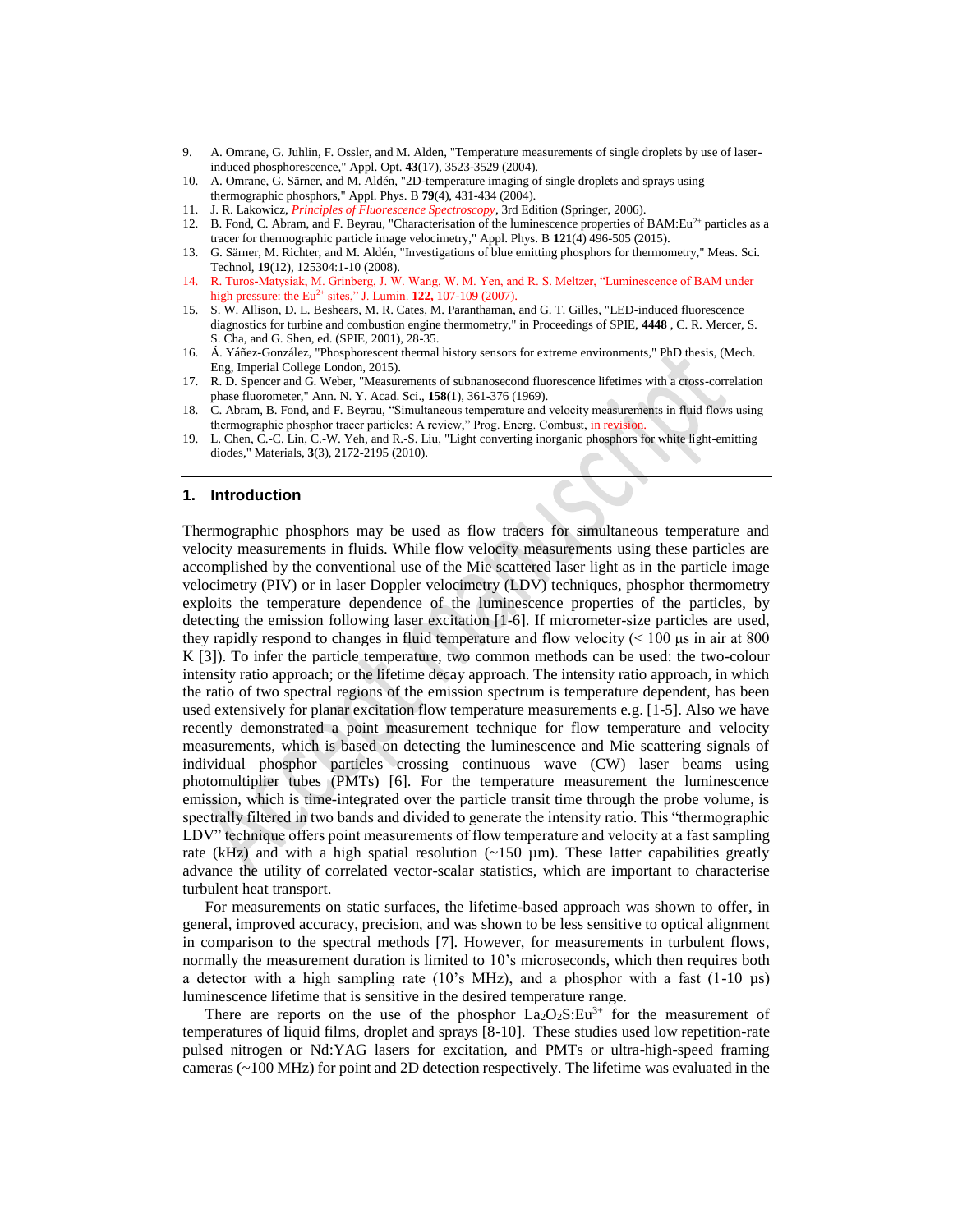time domain after laser excitation. The  ${}^5D_2$  line of La<sub>2</sub>O<sub>2</sub>S:Eu<sup>3+</sup> has a lifetime of 12 µs at room temperature affording short overall integration times, and covering the temperature range up to  $~100 K.$ 

The current work combines the advantages of high sampling rate afforded by the abovementioned thermographic LDV technique and the extraordinary temperature sensitivity of the luminescence lifetime. This new approach is based on the phase shift of the luminescence of single phosphor particles relative to the time-modulated CW UV excitation laser light. The luminescence emission and Mie scattering of the excitation light, detected during the transit of each seeded particle through the focused laser beam, oscillate at the frequency of the modulated laser source. The lifetime of the luminescence transitions results in a phase shift of the emission signal relative to the scattered excitation light from which the particle temperature can be determined. The same particles are used to determine the velocity as they cross a set of fringes overlapping the probe volume, generated by crossed green laser beams as in ordinary LDV. The following expands on the phase shift concept and the phosphor used in this study

# **2. Phase shift concept and the thermographic phosphor BAM:Eu2+**

Unlike luminescence lifetime measurements, which typically implement pulsed light sources, phase shift measurements require the use of a modulated excitation source. The intensity of the incident excitation light is varied at a high frequency, in the range of the reciprocal of the phosphor luminescence decay time (or 'lifetime') τ. The luminescence signal following this excitation mode responds at the same modulation frequency, but is delayed due to the lifetime of the luminescence transition, thereby resulting in a phase shift of the emission signal with respect to the excitation light, as shown on Fig. 1. For a mono-exponential decay, the relationship between the phase shift ( $\Delta \Phi$ ) and the decay time (τ) is given by Eq. (1) [11];

$$
tan(\Delta \Phi) = 2\pi f_M \tau \tag{1}
$$

where  $f_M$  is the modulation frequency of the oscillating excitation light intensity. Measuring the phase shift therefore exploits the temperature dependence of the lifetime. When an arbitrary waveform is chosen to drive the excitation source, thereby producing light intensity in an oscillating manner, both luminescence and excitation signals can be cast in the Fourier space to determine their frequency and phase contents.



Fig. 1. Luminescence and Mie scattering signals from three different excitation waveform schemes (a) 0.5 MHz sine wave, (b) 0.5 MHz square wave, and (c) 0.5 MHz half sine wave recorded from a stack of aggregated BAM: $Eu^{2+}$  phosphor powder. The luminescence signal is collected using a bandpass filter 447-60nm.

Here, in the context of flow measurements, as a particle crosses the beam with a Gaussian intensity profile, the temporal evolution of the excitation intensity has a Gaussian envelope,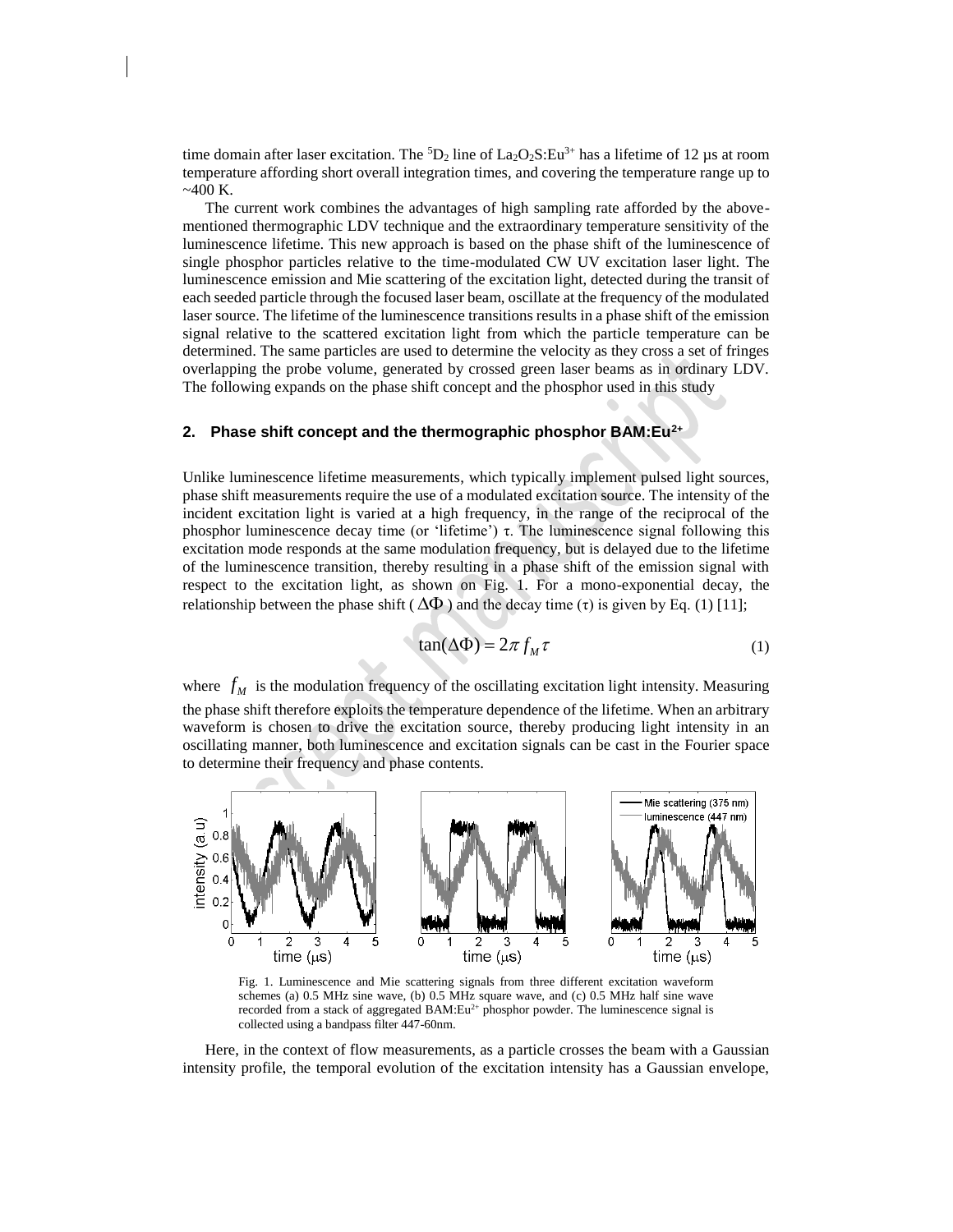with a width that is linked to the particle transit time through the probe volume. Since the Mie scattering from the particles at the UV excitation wavelength reflects exactly this excitation waveform, this signal is detected and used as the reference for the phase shift evaluation.

To demonstrate the feasibility of the proposed approach for the application of phosphor thermometry to flow diagnostics, a phosphor with adequate luminescence properties in term of brightness (emission intensity), lifetime and temperature sensitive range must be chosen. In this work, the phosphor europium doped barium magnesium aluminate  $((BaMgAl_{10}O_{17}:Eu^{2+})$ , hereafter referred to as  $BAM:Eu^{2+}$ ) was used. The luminescence characteristics were studied extensively in the gas phase [12] and the temperature dependence of the lifetime [13] and the emission spectrum [12] have been reported. BAM: $Eu^{2+}$  is readily excited by a 375 nm CW UV laser diode (also employed in the previous thermographic LDV work [6]) and has a high the quantum yield (> 90%), which is important because single particles are probed in the gas which normally limits signal levels. A mono-exponential curve, Eq. (2), may be used to fit the experimental data of the luminescence decay, as described by;

$$
I = I_0 \exp(-t/\tau) \tag{2}
$$

where *I* is the luminescence intensity,  $I_0$  is the luminescence intensity at  $t = 0$ , *t* is the time after termination of the excitation pulse and  $\tau$  is the luminescence lifetime. The lifetime of  $BAM:Eu^{2+}$  is around 1 µs at room temperature. Also, the lifetime strongly decreases at temperatures above 600 K [13] due to the increasing non-radiative transition rate. For simultaneous measurements, the peak wavelength of the emission spectrum of BAM: $Eu^{2+}$  is around 445 nm, and can easily be spectrally filtered from both Mie scattering light from incident UV excitation (here 375 nm) and that of the visible light, for example 514.5 nm, argon-ion laser, which is required for the LDV measurements. Thus, an optical filter with central wavelength around this 445 nm peak can be used to collect nearly all of the luminescence from  $BAM:Eu^{2+}.$ 

Two separate studies have shown that the oxygen concentration (in the investigated range from 0 to 200 mbar of  $O_2$  partial pressure and up to 920 K) [12], or the pressure (up to 10 kbar, at room temperature) [14] has no noticeable effect on the luminescence emission. For a given phosphor material, changes in the luminescence lifetime are mainly the result of a change in the non-radiative transition rate, so they must be associated with changes in quantum yield, and therefore changes in emission intensity. Since no changes in emission intensity were observed under the different environments in the cited studies, it is unlikely that changes in luminescence lifetime occur. In principle then, no cross-sensitivity of the phase-shift to pressure and/or oxygen concentration are expected. For these reasons,  $BAM:Eu^{2+}$  possesses appropriate luminescence properties for applying the phase-shift concept in turbulent gas flows to measure above 600 K.

The following describes the experimental setup of the thermographic LDV thermometer where the phase shift is used to determine the fluid temperature, including the data processing, and the test rig to assess the measurement concept. The temperature precision is evaluated in the gas phase. Additional measurements are performed to assess the possible contribution of in-phase interfering signals generated by the excitation laser. The main conclusions are summarised in Section 5.

# **3. Experimental Set-up**

#### *3.1 Gas-phase measurements*

The experimental set-up was similar to that used previously for ratio-based point measurements [6] but with a few changes to the optical components and arrangement. An air jet was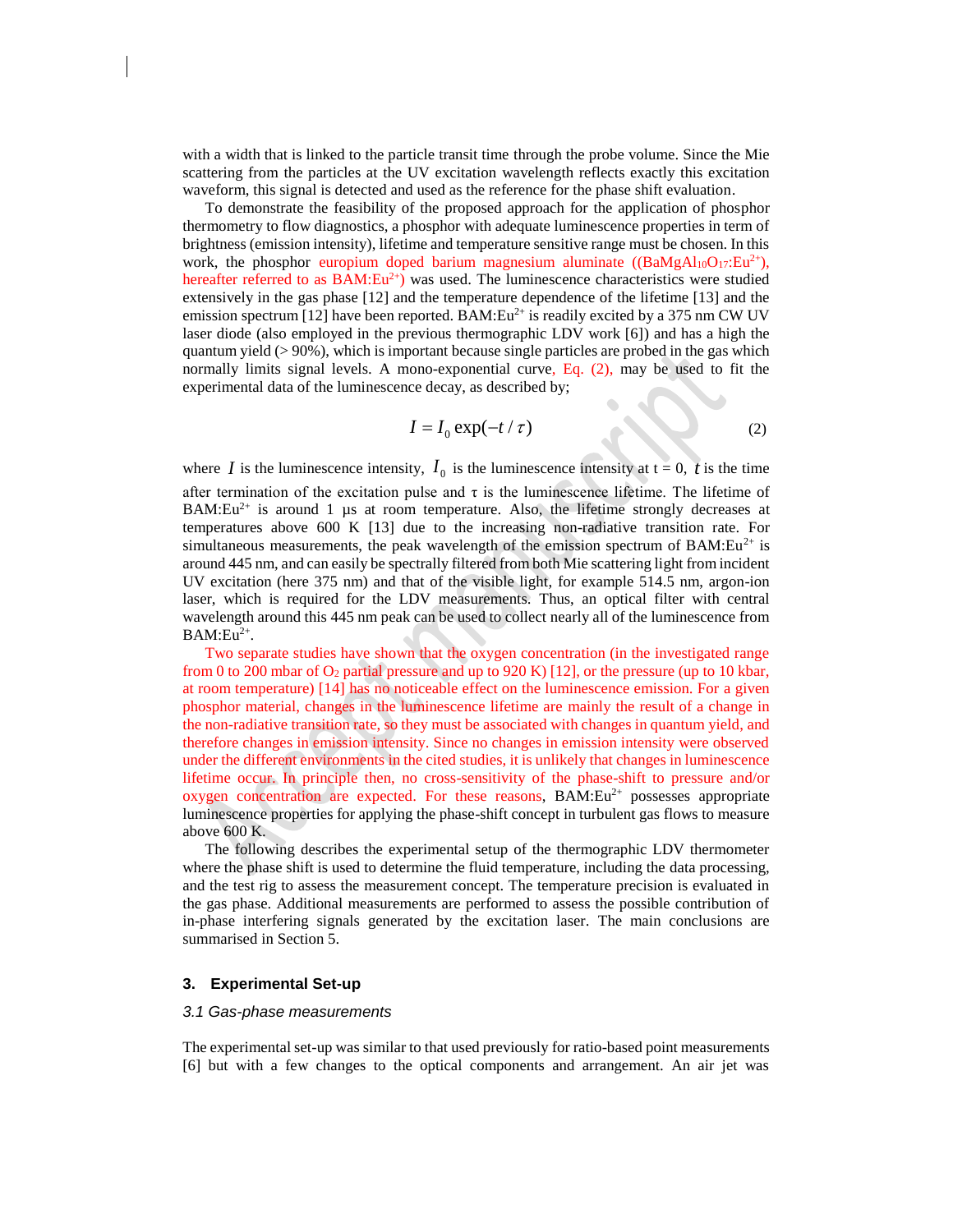electrically heated using temperature-controlled heaters (1245 W heating tape, Omega Engineering) wrapped around an 8 mm internal diameter circular tube. 2.4 µm diameter BAM:Eu<sup>2+</sup> particles (KEMK63/UF-P1, Phosphor Technology) were seeded into the flow using a magnetic stirrer-type seeder. The temperature and velocity 95% response times are both around 50-100 μs respectively, assuming 2.4 μm spherical phosphor particles in air at 800 K, using the approaches described in [3].

As in [6], the LDV measurement volume was formed at the intersection of two crossed 514.5 nm laser beams from an argon ion laser (BeamLok 2060, Spectra Physics) as shown in Fig. 2. To excite the phosphor particles, a third beam from a 70 mW UV (375 nm) diode laser (PhoxX, Omicron Lasers) was superimposed on the LDV measurement volume using the same focusing lens. Using a beam sampler, a small fraction of the three beams was directed onto a CCD to measure the size of the three beams (all  $\sim$ 150 µm e<sup>-2</sup> diameter) and monitor their overlap.

The UV laser was modulated using an arbitrary waveform generator (TGA1241-Thurlby Thandar Instruments). Three waveforms were considered: a sinusoid, referred to FSW (Full sine wave), a sinusoid truncated to its upper half (hereafter called the half sine wave), and a square wave. Examples of such excitation waveforms were shown in Fig. 1. For application of the phase shift concept to flow thermometry, where single phosphor particles crossing the finite probe volume  $(-150 \mu m)$  diameter) with various flow velocities are probed, a sufficiently high modulation frequency is required. This is important because the number of cycles of the modulated incident light which a particle is exposed to depends on its transit time (velocity) through the probe volume. Here, the 1 MHz modulation frequency resulted in about 75 cycles at a velocity of 2 m/s.

Optical signals from the combined probe volume were collected perpendicularly to the axis of beam propagation by a single 85 mm  $(f/1.4D)$  Nikon camera lens. A 200  $\mu$ m slit placed at the focus of the lens in the image plane was used to define the extent in the horizontal direction of the probe volume in the object plane. The signals were collimated by a plano–convex lens, f  $= 75$  mm, and separated by a long-pass dichroic beam splitter (Chroma-t500lpxrxt-UF1), which transmits the 514.5 nm Mie-scattering (Doppler bursts) towards PMT1, equipped with a 514- 10 nm (notation is CWL – FWHM) bandpass filter and reflects the 375 nm Mie-scattering and luminescence bursts. These signal were separated using a combination of a 50:50 plate beamsplitter (BSW10R, Thorlabs) and a pair of interference filters;  $375-10$  nm (OD  $\geq$  4) PMT2 and 447–60 nm (OD  $\geq$  6) PMT3 (86736 and 84095, Edmund Optics). A 400 nm long-pass colour glass filter (Schott GG400) was also used on the luminescence channel (PMT 3), to remove any remaining scattered 375 nm light.

The filtered signals were focused onto the PMTs (PMT1; (PMTSS, Thorlabs), PMTs 2&3 (R955HA, Hamamatsu)) using 50 mm lenses. Each PMT was terminated by a 100  $\Omega$  resistance and the signals were digitized by a DPO4054 oscilloscope (Tektronix). The supply voltage of of PMT 2 & 3 was set to 395 V and 570 V respectively. With the luminescence signal set as the trigger source channel, individual burst signals surpassing a set trigger level (560  $\mu$ V) were saved, and the acquisition was sustained for 100 repeated particle crossings across the probe volume for each measurement set. The phase of the 375 nm Mie scattering signal was used as reference relative to the phase of the luminescence signal, that is, evaluating the PMT 2 and 3 signals using a fast Fourier transform (FFT) algorithm to determine the phase shift,  $\Delta \Phi = \Phi_{PMT2(375nm)} - \Phi_{PMT3(447nm)}$  each time a particle crosses the probe volume. Simultaneously, the 514.5 nm Mie scattered light from the same particles crossing the fringes like in the conventional LDV was used to evaluate the flow velocity, also using an FFT algorithm, to extract the Doppler frequency.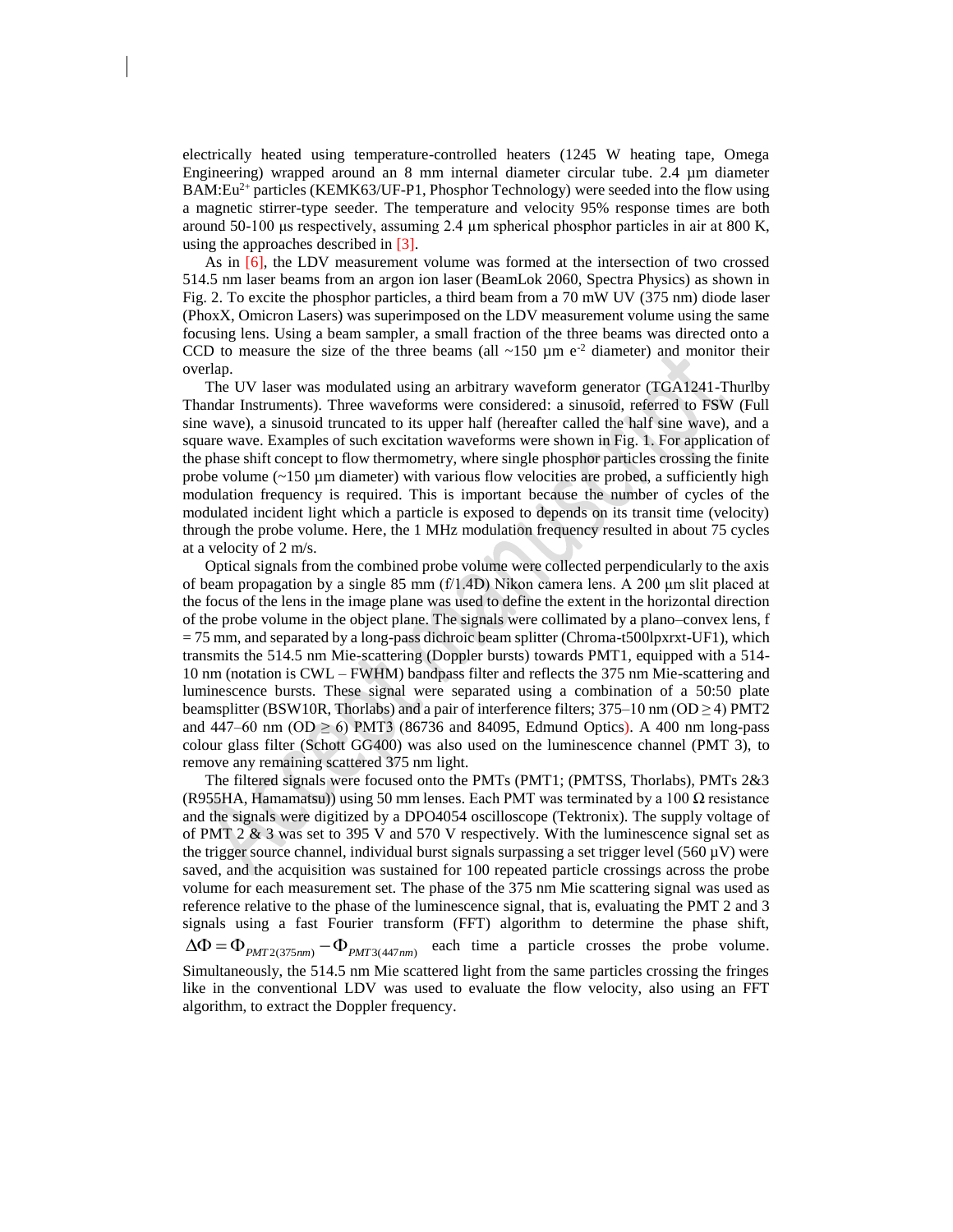

Fig. 2. Experimental setup for simultaneous flow temperature and velocity measurements. LPF1: 500 nm, LPF2: 400 nm, 50:50BS: plate beam splitter, BP1: 514-10 nm, BP2: 375-10 nm, BP3: 447-60 nm, FS1, 2, and 3: focal length = 50 mm.

# *3.2 Investigation of in-phase signals*

For time-domain luminescence lifetime measurements, the decay time can be evaluated over a time window when the excitation light source is off, so that interferences from fast fluorescence and scattered laser light are minimised. This temporal separation is not possible in the phase shift concept. Depending on the intensity and spectral position of those signals, the optical density of the interference filters, and the rejection of stray light, these signals may not be fully suppressed. Such interference may alter the measured phase shift. It is therefore important to investigate a potential contribution of non-phase shifted light to the measurements. In part, this can be achieved by comparing the phase-shift measured using the modulated excitation source to the lifetime evaluated from luminescence decay waveforms recorded for individual excitation pulses.

Various excitation waveforms were employed as permitted by the diode laser, to investigate the potential interference from in-phase signals on phase shift measurements. Single pulses and square wave modulation permits evaluation of the decay time in the temporal domain over time windows where the laser is off, avoiding influence from fast fluorescence and scattering. Square wave modulation, in particular, allows the evaluation of both decay time and phase shift using an identical excitation waveform. For this part of the study, the optical setup shown in Fig. 2 was employed, but with both the argon ion laser and PMT1 turned off, and with slight modifications made to the setup.

To avoid the Gaussian modulation resulting from the particle transit through the laser beam, the seeded flow was replaced by a static stack of aggregated powder of the same BAM: $Eu^{2+}$ phosphor. Here, all the measurements were carried out at room temperature. To monitor the excitation light, a beam sampler was used to direct a portion of the beam toward a photodiode (DET10A, Thorlabs), which replaced the CCD. For these tests, by calibrating the photodiode with the optical intensity of the laser under CW mode operation, the maximum output optical power for each pulse (67.8 mW) was monitored and kept constant for the three waveform schemes (half sine wave, full sine wave and square wave). Modulation frequencies from 50 kHz up to 1 MHz were employed. For each waveform and at each modulation frequency, 20 measurement sets were taken.

In the powder-based measurements, initially a lower PMT supply voltage was used (224 V) because the luminescence signal is higher than in the gas-phase. This may influence the temporal response of the detection system. Thus for comparison, an experiment was also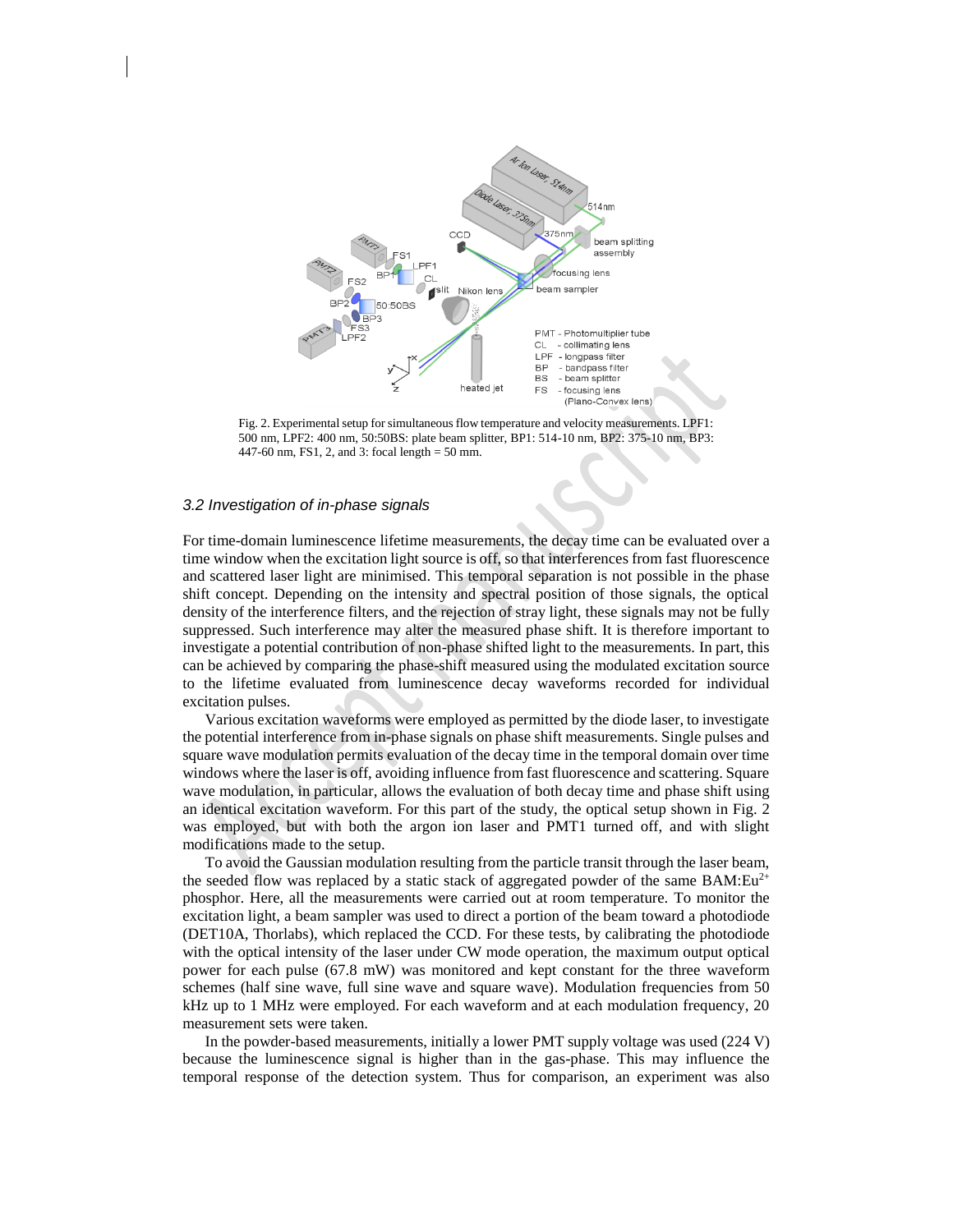performed with the PMT supply voltage set to 570 V, the same value as the gas-phase measurement. In that case, a 0.1% transmission neutral density filter was used to operate on the same PMT supply voltage and a similar range of output current.

# **4. Results and discussion**

#### *4.1 Demonstration*

Measurements were taken in the potential core of the heated jet. The luminescence excitation waveform used is the half-sine wave, which is shown in section 4.2 to offer an improved precision over the two other waveforms. Burst signals acquired during the transits of two single particles corresponding to two different flow conditions are shown in Figs.  $3(a)$ –3(f). The gas temperature is 293 and 840 K, and the flow velocity is 2.1 m/s and 6.2 m/s respectively. These burst signals consist of oscillating light intensities having a Gaussian envelope due to the transit of the particle through the Gaussian intensity distribution of the laser beams. The duration of the burst of the three signals is dictated by the particle transit time, which is inversely proportional to the flow velocity. This is readily observed by comparing Figs.  $3(a)$  and  $3(b)$  for the low velocity case and Figs.  $3(d)$  and  $3(e)$  for the high velocity case. The Doppler bursts occur as a result of the Mie scattered light from a particle crossing the fringes formed at the intersection of the two 514.5nm beams. Its modulation frequency, which is the Doppler frequency, is dictated by the fringe spacing and the particle velocity. As shown in Figs. 3(a) and 3(d), the Doppler frequency increases with the velocity. The 375 nm Mie scattering burst is modulated at a fixed frequency of 1 MHz set by the excitation laser waveform. As shown in Figs. 3(c) and 3(f), the resulting luminescence signal oscillates at the same frequency but is delayed with respect to the 375 nm Mie scattering burst due to the lifetime of BAM: $Eu^{2+}$  at that particular flow temperature. As shown in Figs.  $3(b)$  and  $3(e)$ , fewer cycles are observed at higher flow velocities. The number of cycles,  $N_c$ , of modulated incident light scattered by a particle crossing the UV beam is proportional to the particle transit time,  $t_{transit}$ , (  $N_c \sim t_{transit} f_M$ ). With increasing flow temperatures a phase shift and an increase in the

contrast of the luminescence burst in terms of modulation depth is observed due to decrease in emission lifetimes relatively to the fixed period of the modulated excitation. This is readily visualised in Figs. 3(c) and 3(f), where the luminescence and 375 nm Mie scattering bursts at the two conditions are plotted within a shorter time window.

Fig. 4 shows the measured phase shift of BAM: $Eu^{2+}$  as a function of flow temperature. The error bar represents 1 single-particle standard deviation from the evaluation of phase shifts for  $\sim$  100 bursts produced from individual particles crossing the probe volume in the constant temperature jet core. Results indicate that the phase shift is insensitive to changes in temperature below 600 K for this specific phosphor. A strong temperature dependence above 600 K is shown which is also in agreement with previous measurements of the temperaturedependence of the BAM: $Eu^{2+}$  emission lifetime in the time domain [13].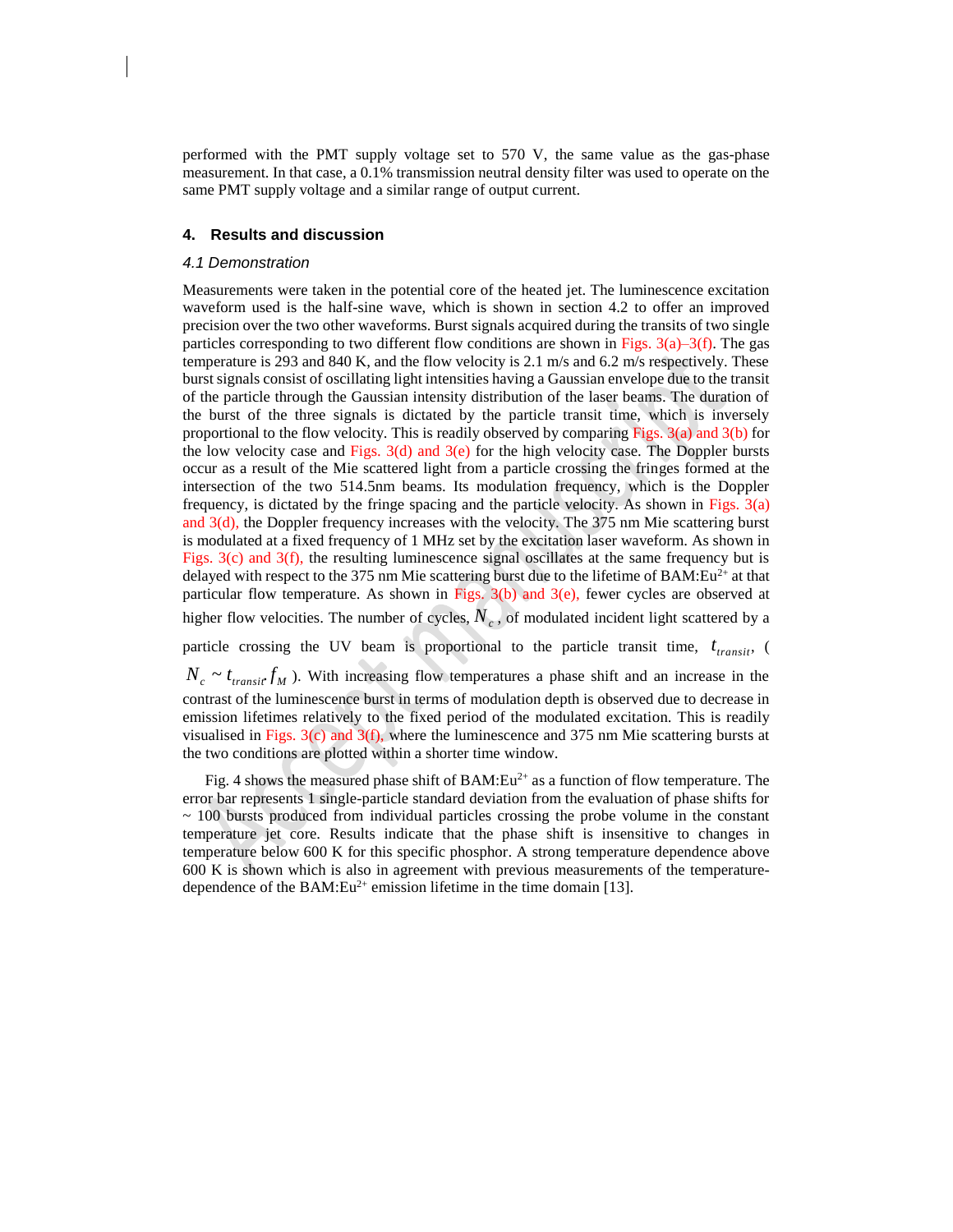

Fig. 3. Signals from a BAM: $Eu^{2+}$  particle normalised to the maximum intensity based on using half sine-wave (HSW) excitation modulation waveform at frequency 1MHz: At flow condition 293 K, 2.1 m/s; (a) 20  $\mu$ s time window of Doppler burst (514.5 nm), (b) 20  $\mu$ s time window of phase-shifted luminescence (447nm) burst relative to the Mie scattering (375nm) burst ,and (c) 6 µs time window of phase-shifted luminescence (447nm) burst relative to the Mie scattering (375nm) burst. At flow condition 840 K, 6.2 m/s; (d) 20 µs time window of Doppler burst (514.5 nm), (e) 20 µs time window of phase-shifted luminescence (447nm) burst relative to the Mie scattering (375nm) burst, and (f) 6 µs time window of phase-shifted luminescence (447nm) burst relative to the Mie scattering (375nm) burst. The wavelengths are written in terms of the central wavelengths of the spectral filter used. A moving average filter of 4 sample points is applied to the 447nm signals in (b) and (c) for better visualisation.



Fig. 4. Phase shift as a function of flow temperature. The error bars represent the standard deviation of 100 measurements of single particles.

Calibration data was obtained from a fourth order polynomial fit through the data points, as shown in Fig. 4, and then used to obtain temperatures from the measured phase shift data. The large standard deviation in the measured phase-shift at temperatures below 650 K, where the luminescence decay time remains constant  $(2 \mu s)$  is expected to be largely caused by sampling noise, visible on Fig. 3. A high supply voltage is applied to PMT3 in order to detect the weak luminescence signals from individual phosphor particles. It is also possible that particle-toparticle variations in the luminescence properties cause part of the observed fluctuations.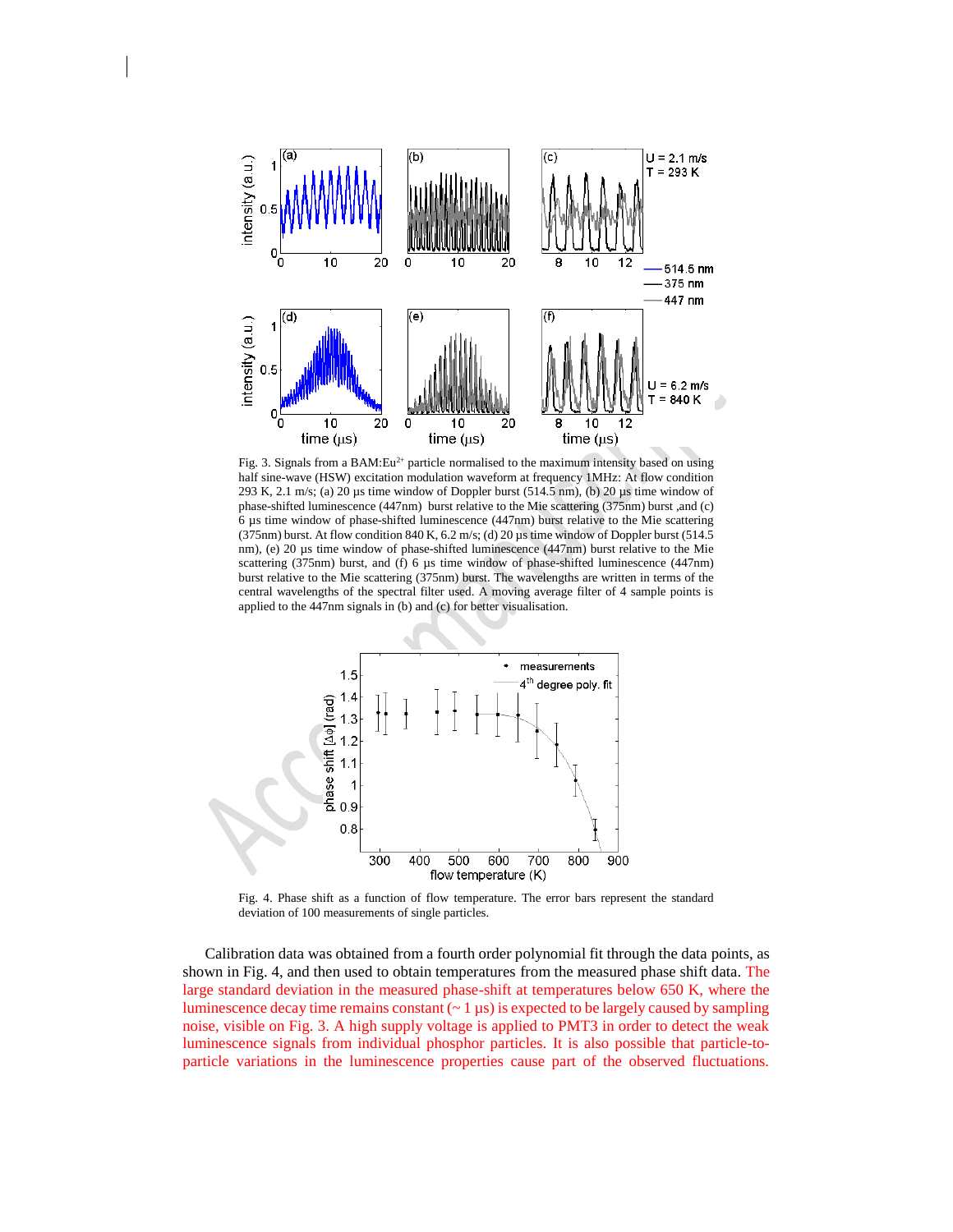However, to the authors' knowledge, no study on the influence of size and/or shape on the luminescence lifetime of  $BAM:Eu^{2+}$  have yet been reported.

Over the range 696 -841 K, the mean deviation or residual of the estimated mean flow temperatures to the fit is 3.8 K (0.53 %), with a maximum deviation of 9.6 K. At 795 K, the single-particle temperature precision is 19 K or 2.4%, which is more than a 3-fold improvement in comparison to measurements taken at 624 K with the intensity ratio approach described in [6]. At 841 K, the highest temperature reached by the flow system, the precision is as high as 8.6 K (1.0 %).

# *4.2 Choice of excitation waveform*

For a particular luminescence response, a sinusoidal excitation may not be optimal and other waveforms (square wave, half sine wave) may offer a better performance [15]. The phase shift measurements were therefore repeated for two other excitation waveforms, shown in Fig. 1, and the results in terms of measured phase shift and precision are shown on Table 1. While the average phase shift seems relatively insensitive to the excitation waveform, it can be seen that the precision offered for the half sine excitation waveform is significantly better than for the full sine wave, and slightly better than for the square wave.

**Table 1. Average and standard deviation of the measured phase shift for three excitation waveform, square wave (SqW), half sine wave (HSW) and full sine wave (FSW). The second row for each flow temperature corresponds to a repeated measurement set.** 

| Mean flow<br><b>Temperature</b> | <b>Mean Phase Shift</b> |            |            | <b>Standard Deviation</b> |            |            |
|---------------------------------|-------------------------|------------|------------|---------------------------|------------|------------|
|                                 | SqW                     | <b>HSW</b> | <b>FSW</b> | <b>SqW</b>                | <b>HSW</b> | <b>FSW</b> |
| 291 K                           | 1.3042                  | 1.3373     | 1.3368     | 0.1376                    | 0.1012     | 0.1884     |
|                                 | 1.3211                  | 1.3391     | 1.3120     | 0.1192                    | 0.1213     | 0.1659     |
| 815 K                           | 0.9830                  | 0.9975     | 0.9434     | 0.0768                    | 0.0737     | 0.1276     |
|                                 | 0.9685                  | 0.9905     | 0.9578     | 0.0794                    | 0.0790     | 0.1108     |
|                                 |                         |            |            |                           |            |            |

**Contract** 

Furthermore, it should be noted that a key advantage of evaluating the lifetime in the frequency domain is that, for a phosphor with a given rate of change of the lifetime with temperature, the sensitivity of the phase shift to temperature can be adjusted with the choice of modulation frequency by virtue of the inverse tangent  $(tan^{-1})$  function. To illustrate, Eq. (1) can be inverted and differentiated as in:

$$
\frac{1}{\Delta \Phi} \frac{d\Delta \Phi}{dT} = \frac{1}{\tan^{-1} (2\pi f_M \tau)} \frac{2\pi f_M \tau}{1 + (2\pi f_M \tau)^2} \times \frac{1}{\tau} \frac{d\tau}{dT}
$$
(3)

Eq. (3) shows that by decreasing the modulation frequency, the first two terms on the right hand side are a non-increasing function for  $2\pi f_M^{\dagger}$  (which is always positive), resulting in an increase of the sensitivity of the phase shift for a fixed sensitivity of the lifetime. For a fixed transit time of the particles, the decrease in the modulation frequency reduces the number of cycles for the phase evaluation, but the number of samples per burst remains constant. For the  $BAM:Eu^{2+}$  particles used here, it may be estimated that reducing the modulation frequency to 250 kHz will increase the sensitivity of the phase-shift at 800 K by a factor of 4. For the flow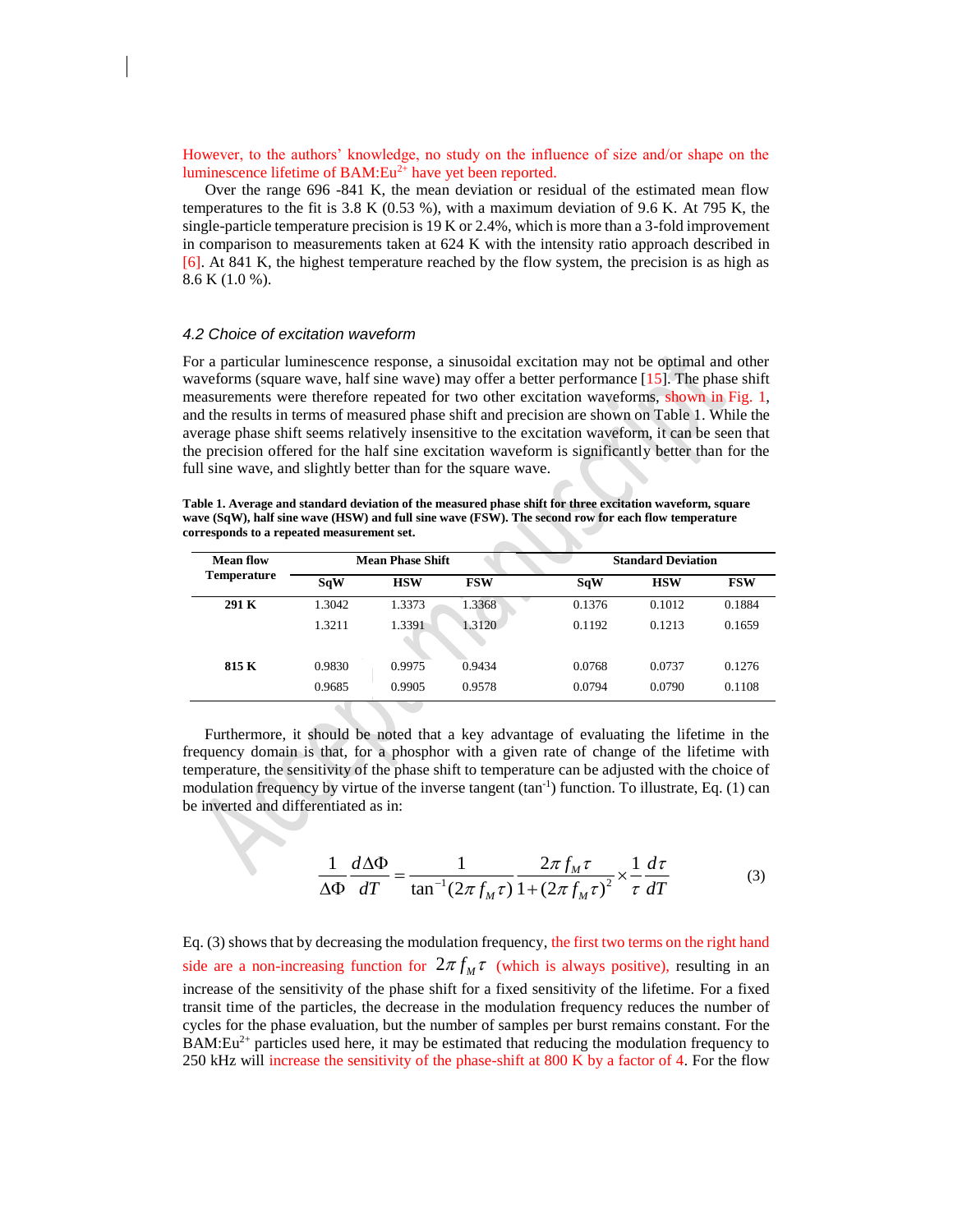conditions of Fig. 3  $(6.2 \text{ m/s})$ , the number of cycles would be reduced from 20 to 5. Subject to the accuracy of the phase shift determination relative to the number of recorded cycles, there is room for optimising the modulation frequency in a given measurement situation.

#### *4.3 Evaluation of potential interference from in-phase signals*

To get a closer look at the relationship between phase shift and lifetime, the powder was excited with 100 kHz square wave excitation (5  $\mu$ s on, 5  $\mu$ s off), which allows the measurement of both the phase shift in the frequency domain, and the luminescence lifetime in the time domain (during laser off) from a single luminescence waveform. This would rule out any influence of differing pulse duration, and/or average excitation power. For these measurements, a PMT supply voltage of 224 V was used, resulting in a lower gain that for the gas-phase measurements. The measured phase shift is 0.5801 rad, while the phase shift derived from the lifetime measured during  $0.1 - 4\mu s$  (1.16  $\mu s$ ) from Eq. (1) is 0.6298 rad. At this stage, it is not possible to determine whether the remaining difference  $( \sim 8 \%)$  is due a multi-exponential nature of the luminescence transition or to remaining in-phase signals.

Therefore, the mono-exponential character of the luminescence transition was assessed by comparing the lifetime derived from a 0.1-0.5 µs time window, to that derived from a 0.1-4 µs time window using the excitation waveform described above. Here  $t = 0$  s refers to the falling edge of the excitation pulse (fall time  $\langle 100 \text{ ns} \rangle$ ). The 0.1 -0.5 µs lifetime is 1.1 µs, which is 5 % shorter than the 1.16 µs lifetime mentioned above, which hints at a weak multi-exponential character of the decay waveform, and which may account for the difference between the frequency domain phase shift, and estimated phase shift derived from time domain lifetime measurements. In [16], multi-exponential decay fitting of the luminescence lifetime at different emission wavelengths gave evidence of a faster decay component with a lifetime of  $\sim$ 270 ns. In the frequency domain, for multi-exponential luminescence decays, the estimated lifetime from the measured phase shift using Eq.  $(1)$  decreases with increasing modulation frequency [11,17]. By varying the modulation frequency, measuring the phase shift and converting it in lifetime using Eq. (1), the same tendency was also observed, as shown in Fig. 5 which further suggests a multi-exponential decay nature of the luminescence of  $BAM:Eu^{2+}$ .

These investigations demonstrate that the phase shift measured from individual phosphor particles and used to derive the temperature is very closely related to the decay time of the 4f5d luminescence transition in  $BAM:Eu^{2+}$ , and that interferences from in-phase signals are in this case negligible.



Fig. 5. Dependence of luminescence lifetime on modulation frequency using Eq. (1) and phase shift data for the HSW.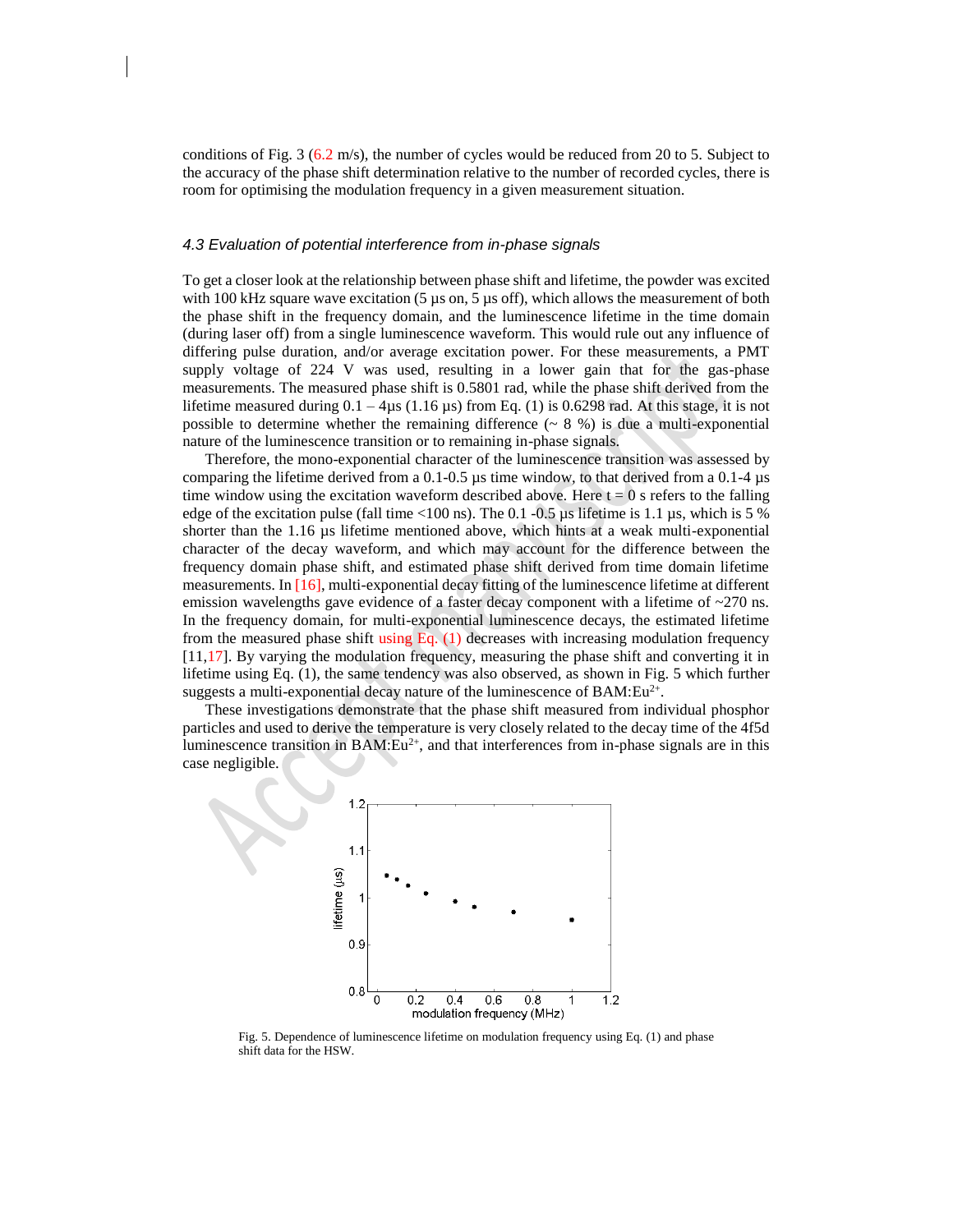The state of assemblage of the phosphor particles, whether they are dispersed in the fluid or collected as a stack of powder, may have an influence on the luminescence characteristics. A comparison of the phase shift measured in the powder, and in the gas phase, where the number density is comparatively very low, was performed for the same detector operating parameters. When the voltage of PMT 3 is set to 570 V, the value used in the gas phase measurement, the measured phase shift for a 1 MHz modulation is 1.32 rad which is in excellent agreement with the phase shift measured in the gas-phase at room temperature (Table 1). This result supports that the conclusions above on a negligible impact of in-phase signals also apply to the fluid measurements. It also suggests that a calibration in the powder may be suitable to calibrate gasphase measurements. This is in contrast with ratio-based measurements, which often require in-situ calibration, as discussed in an upcoming review article [18]. In this regard, measurements at 1 MHz using the stack of powder were performed with increasing the PMT gain (set by the supply voltage) from 182 V to 570 V. It was noted that the phase shift decreases with increasing gain from 1.45 to 1.32 rad, so it is necessary to operate on the same supply voltage during experiments.

#### **5. Conclusions**

A new measurement concept for gas-phase temperature measurements based on the phase-shift of the luminescence emission under modulated excitation was developed to accomplish measurements of flow temperatures using  $BAM:Eu^{2+}$  phosphor particles. The choice of  $BAM:Eu^{2+}$  for this proof of concept study is motivated by the fact it is a well characterised thermographic phosphor with only a weak multi-exponential decay character, a high quantum yield and that it is directly excitable by an inexpensive  $(\leq 10 \text{ kg})$  375 nm diode laser. By seeding  $BAM:Eu^{2+}$  particles in an electrically heated air jet, this approach is shown to provide highprecision temperature measurements at elevated temperatures beyond 700 K where the lifetime of BAM: Eu<sup>2+</sup> is sensitive, i.e. 8.6 K at 841 K. For high temperature applications, this is a significant improvement compared to the intensity ratio measurements where the temperature sensitivity decreases with increasing temperatures. Using various excitation schemes, it was shown that the phase shift is independent of the shape of the excitation waveform, and this quantity is closely related to the luminescence lifetime of BAM:Eu<sup>2+</sup>, with little influence from interference from in-phase signals such as scattering and fast luminescence. In addition, the comparison between measurements in the powder and in the fluid suggests that this phase-shift approach may not require an in-situ calibration, likely a significant advantage in many practical applications. Another promising feature of this approach is the possibility to tune the sensitivity of the phase shift to temperature via the modulation frequency.

It is worth noting that there is another method by which flow measurements using the phase shift evaluation method could be made that does not require a temporal intensity modulation of the laser light to generate the oscillatory excitation waveform needed to measure the phase shift. By forming an LDV probe volume using two intersecting continuous wave laser beams of sufficient coherence length (much greater than the coherence length of the diode laser used in this work ( $\sim 100 \text{ }\mu\text{m}$ ), each particle traversing the probe volume would experience modulated excitation due the fringes present in the probe volume. As before, comparison of the Mie scattered and luminescent emission would reveal a phase shift related to temperature whilst the fringe crossing frequency would provide the velocity. By this approach, temperature and velocity could be obtained from a single LDV probe volume and with a single laser, albeit an UV one. Despite the elegance of this approach, there are some complications. The method provides little control over the fringe spacing and hence the excitation frequency for the phosphor. Moreover, though the excitation frequency (Doppler frequency) would always be known from the Mie scattered signal, this frequency might be different for each particle due to velocity fluctuations. Although, in this paper, we concentrated on the simpler and more controllable approach of modulating the excitation laser beam, so that the modulation frequency